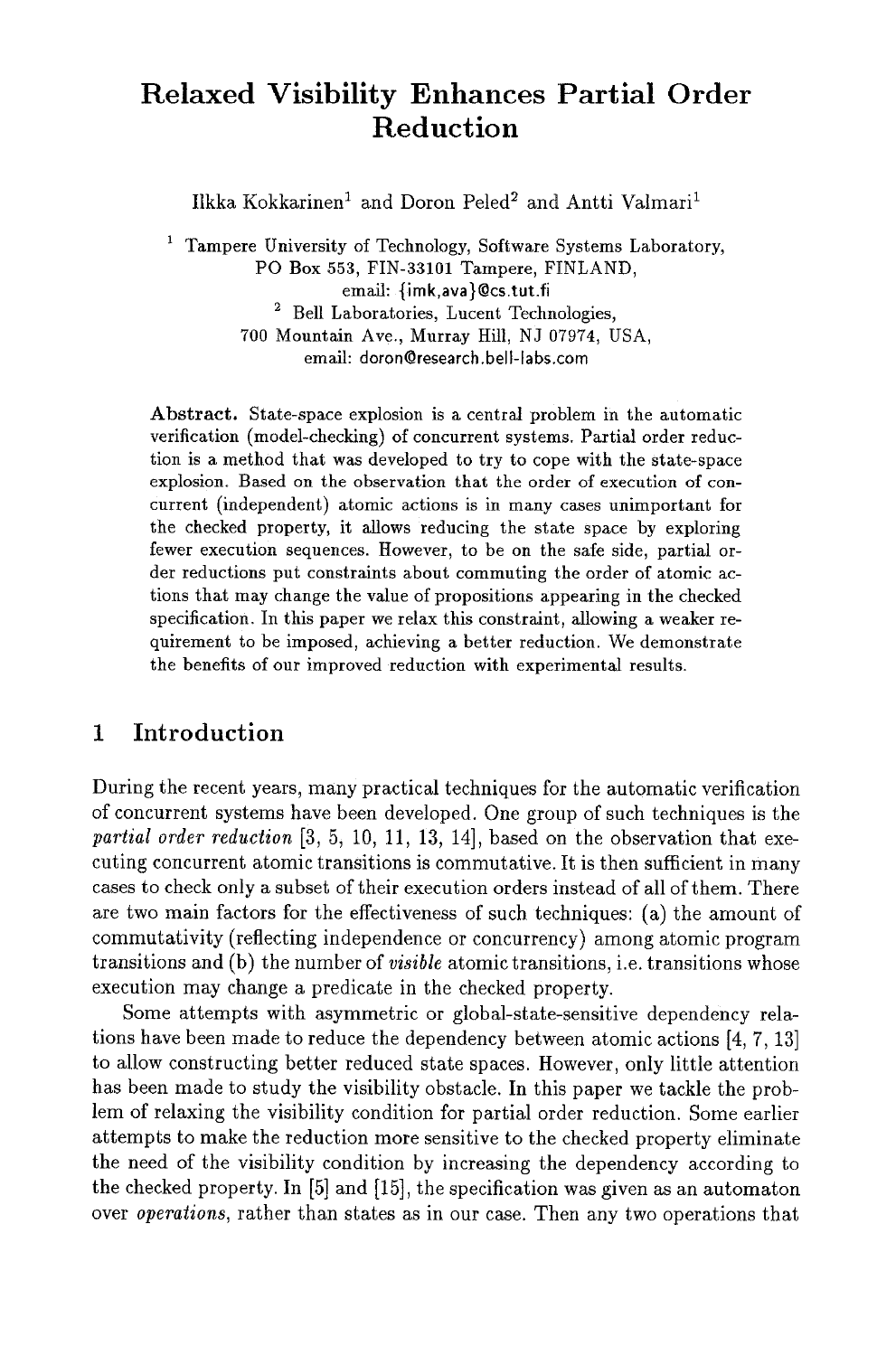can change the state of the property automaton become interdependent. However, this is almost equivalent to the visibility condition (see also [16]). In [10] it is shown that by making a certain fairness assumption and rewriting the property as a Boolean combination of simpler properties, some dependencies between operations that affect the checked property can be eliminated.

We propose a more flexible use of visibility, where the set of visible transitions may diminish during the progress in the construction. We present an improved partial order reduction for model checking that uses this idea. We provide experimental results that show that the new algorithm can achieve substantial improvement over the existing ones.

### 2 Preliminaries

#### **2.1 Modeling** Systems

*A finite state system P is a triple*  $\langle S, T, \iota \rangle$ *, where S is a finite set of <i>states*, T is a finite set of deterministic *transitions*, and  $\iota \in S$  is the *initial state*. For each transition  $a \in T$  we associate a partial function  $a : S \mapsto S$ . A transition a is *enabled* from s, if *a(s)* is defined. Then, executing a from s results in the state *a(s).* The set of transitions enabled at a state s is denoted by *enabled(s).* 

The full *state-space* of P contains the states reachable from the initial state  $\iota$  by repeatedly executing the transitions T.

A *transition sequence* is a finite or infinite sequence of transitions  $a_0a_1a_2...$ such that there exists a sequence of states  $s_0s_1s_2...$  satisfying that (1)  $s_0 = \iota$ , (2) for each  $i > 0$ ,  $s_{i+1} = a_i(s_i)$ , and (3) the sequence is maximal, namely it is either infinite, or ends with a state s such that  $enabled(s) = \emptyset$ . To save space, we discuss only the case of infinite transition sequences.

*A dependency relation*  $D \subseteq T \times T$  *is a symmetric and reflexive relation such* that if  $(a, b) \notin D$ , then

- *-* If  $a \in enabled(s)$ , then  $b \in enabled(s)$  iff  $b \in enabled(a(s))$ .
- If  $a, b \in enabled(s)$  then  $a(b(s)) = b(a(s))$ .

Transitions  $(a, b) \in D$  are said to be *dependent*, otherwise they are *independent*.

If  $P$  is a finite set of propositional variables, let  $L$  be an interpretation function  $L : S \mapsto 2^{\mathcal{P}}$ , which assigns a boolean value to each proposition in  $\mathcal{P}$  for every state in S. We will use the letter  $\xi$  to denote the sequence of program states that is induced by a transition sequence. Applying the interpretation function  $L$  to each state of  $\zeta$ , we obtain the *propositional sequence*  $L(\zeta)$ .

Definition 1. We assume that the set of transitions has been divided into *visible*  and *invisible* such that if (but not necessarily only if) the execution of a transition from any state of the system can change the value assigned to at least one of the propositions from  $P$ , then the transition is visible [14].

That is, if there exists a state s and a successor state  $s' = a(s)$  such that  $L(s) \neq L(s')$ , then a is visible. The set of visible transitions is thus some upper approximation of the set of transitions that can modify values of propositions.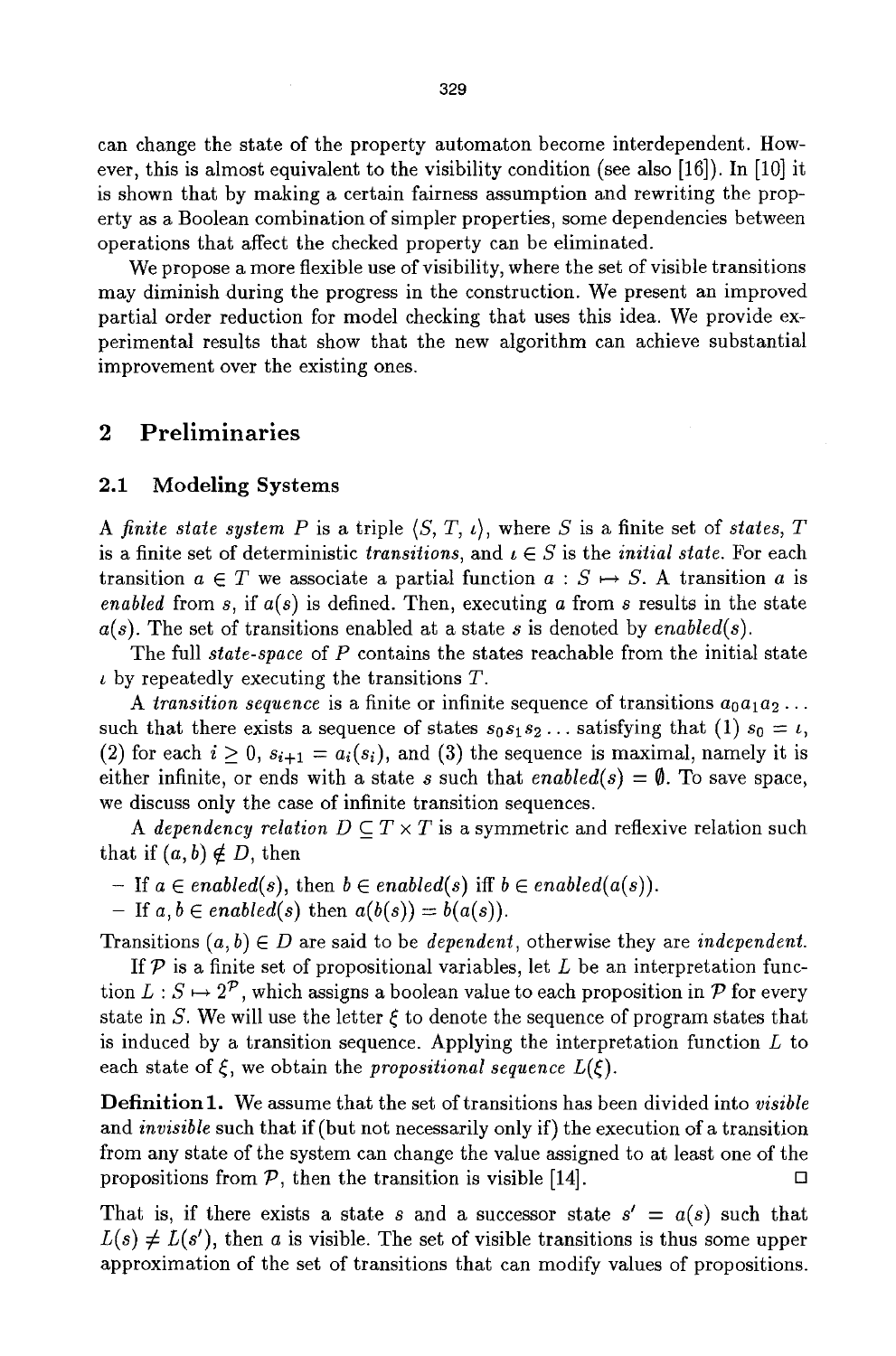An upper approximation is used although it may give less reduction, because the exact set is often too hard to determine.

One of the most popular specification formalisms for concurrent systems is Linear Temporal Logic (LTL) [12]. Its syntax is as follows:

$$
\varphi ::= (\varphi_1) | \neg \varphi_1 | \varphi_1 \vee \varphi_2 | \varphi_1 \wedge \varphi_2 | \bigcirc \varphi_1 | \Box \varphi_1 | \Diamond \varphi_1 | \varphi_1 \mathcal{U} \varphi_2 | p
$$

where  $p \in \mathcal{P}$ . We denote a propositional sequence over  $2^{\mathcal{P}}$  by  $\sigma$ , and its suffix starting from the *i*th state (where the first state is numbered 0) by  $\sigma^{(i)}$ . The boolean operators have their usual interpretations, while the modal operators  $\bigcap$ (*nexttime*),  $\Box$  (*always*),  $\Diamond$  (*eventually*) and *U* (*until*) are interpreted as follows:

- $-\sigma \models \bigcirc \varphi$  iff  $\sigma^{(1)} \models \varphi$ .
- $-\sigma \models \Box \varphi$  iff for each  $i > 0$ ,  $\sigma^{(i)} \models \varphi$ .
- $-\sigma = \Diamond \varphi$  iff there exists  $i \geq 0$  such that  $\sigma^{(i)} \models \varphi$ .
- $-\sigma \models \varphi \mathcal{U} \psi \text{ iff } \sigma^{(j)} \models \psi \text{ for some } j \geq 0 \text{ so that for each } 0 \leq i < j, \sigma^{(i)} \models \varphi.$

Two propositional sequences w and w' are considered to be *stuttering equivalent,* denoted by  $w \equiv w'$ , if they differ in at most the number of times the state labeling may adjacently repeat. Every *"C)'-free* LTL formula obtains the same truth value on any two stuttering equivalent sequences [9], i.e., LTL without nexttime is *stuttering-closed.* 

#### **2.2 Partial Order Reduction Algorithms**

Many versions have been suggested for partial order reduction algorithms. Most of them have a common basis of doing a search (usually a depth-first search or its variation) on the state space of the checked system (or, in the case of on-thefly verification, over the combination of program and property states). At each state in the search, only a subset of the successors obtained by executing the enabled transitions is constructed.

Some conditions and algorithms apply to selecting a subset of the enabled transitions from the current state. These conditions must guarantee that the generated state space, albeit smaller than the full state space, preserves the checked property. Developed by different researchers, such subsets adhere to different names: stubborn sets [14], *ample* sets [11], persistent sets [5] or faithful decompositions [6]. Although their definitions differ, they have much in common. We will call them generically *stamper* sets. For every state *s, stamper(s)*  $\subset$ *enabled(s),* and we call a state s with  $stamper(s) = enabled(s)$  fully expanded.

It would be futile to try to capture all the subtleties of the various suggested algorithms, some of which take advantage of confining themselves to a more restricted set of properties. We will describe a general algorithm which resembles some of the versions, and can be changed accordingly to capture others. We use the following four conditions.

Non emptiness *stamper(s)* is empty iff *enabled(s)* is empty.

Consistency In every finite path of the system that starts from s and does not contain a transition from *stamper(s),* only transitions independent of the ones in *stamper(s)* can appear.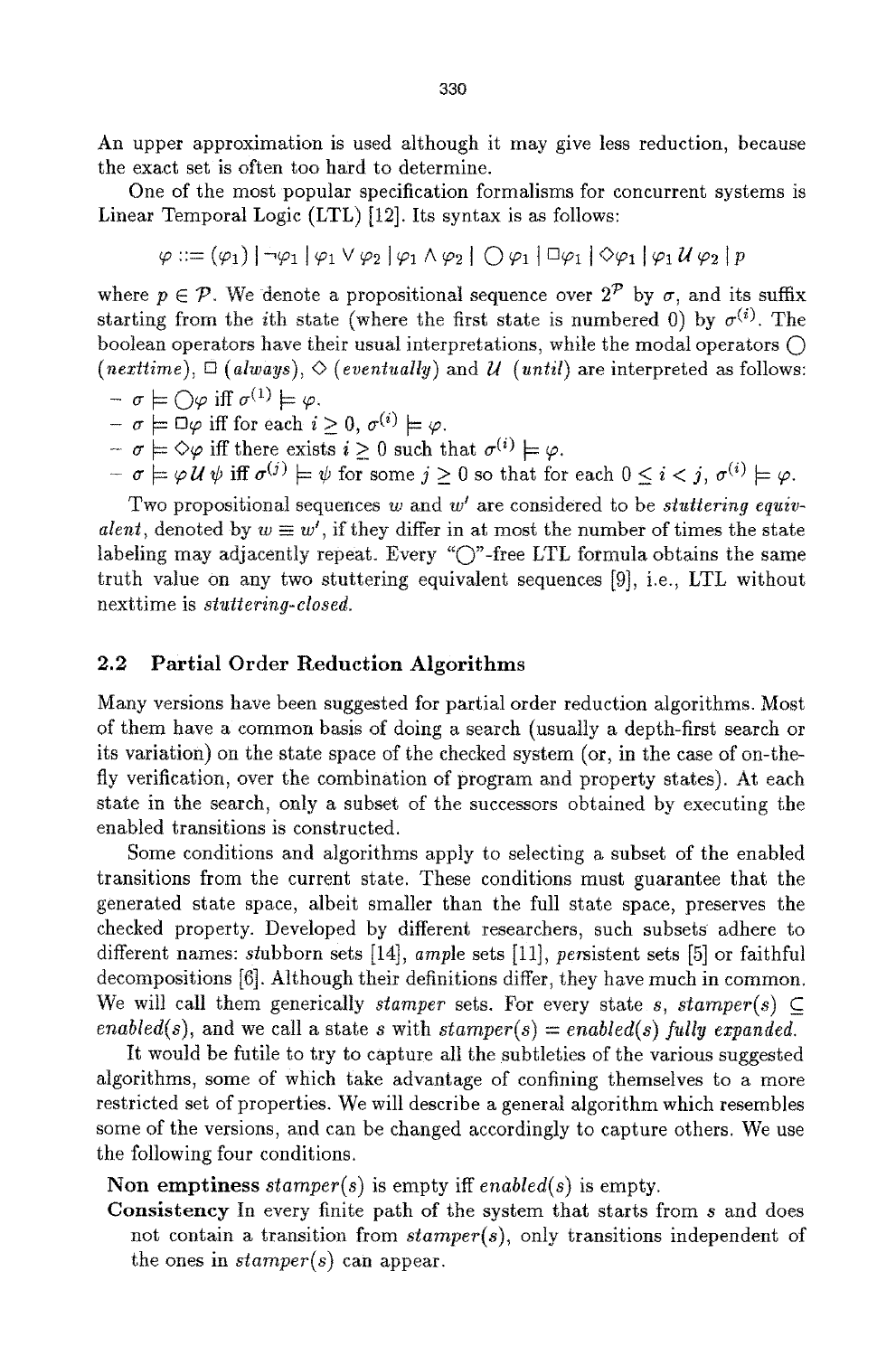- Non ignorance Every cycle of the reduced state space contains at least one node t for which  $stamper(t) = enabled(t)$ .
- Visibility If  $stamper(s) \neq enabled(s)$ , then  $stamper(s)$  may not contain transitions that are visible with respect to  $P$ .

Let  $Seq(P, t)$  be the set of propositional sequences of the concurrent system P, starting from a (not necessarily initial) state t, and  $Red(P, t)$  be the corresponding set of propositional sequences of the reduced state space.

**Theorem 2.** Let t be a state of the reduced state space. Then  $Red(P,t)$   $\subset$  $Seq(P,t)$ , and for each  $\xi \in Seq(P,t)$ , there exists a sequence  $\xi' \in Red(P,t)$ *such that*  $L(\xi) \equiv L(\xi').$ 

This is the main theorem [11, 14], which holds for many variations of the above rules. We immediately obtain that the reduced state space preserves the correctness of every stuttering-closed property, as follows:

Corollary 3. For every stuttering-closed property  $\varphi$ , there is a sequence satis*fying*  $\varphi$  *in Seq(P,t) iff there is a sequence satisfying*  $\varphi$  *in Red(P,t).* 

#### 2.3 Translating LTL formulas to automata

In this section we sketch the algorithm presented in [2] for translating an LTL formula  $\varphi$  into a Büchi automaton A.

As a preparatory step, we bring the formula  $\varphi$  into a normal form. First, we push negation inwards, so that only propositional variables can appear negated. To do that, we use LTL equivalences, such as  $\neg \Diamond \psi = \Box \neg \psi$ . One problem is that pushing negations into until  $(U)$  subformulas can explode the size of the formula. For that, we use the operator *release*  $(V)$ , which is the dual of the operator until, namely  $\neg(\mu U \eta) = (\neg \mu) V(\neg \eta)$ . Then we remove the eventuality  $(\Diamond)$  and always  $(\Box)$  operators, using the until and release operators and the equivalences  $\Diamond \psi = \textbf{True} \mathcal{U} \psi$  and  $\Box \psi = \textbf{False} \mathcal{V} \psi$ .

The algorithm uses the following fields for every generated node of  $A$ :

*id* A unique identifier of the node.

*incoming* The set of edges that are pointed into the node.

*new* A set of subformulas of the translated formula, which need to hold from the current node and have not yet been processed.

*old* A set of subformulas as above, which have been processed.

*next* A set of subformulas of the translated formula, which have to hold for every successor of the current node.

The algorithm starts with a single node, with one incoming edge from a dummy node called *init*. Its field *new* includes the translated formula  $\varphi$  in the above normal form, and the fields *old* and *next* are empty. A list *completed-nodes*  is initialized as empty. The algorithm proceeds recursively: for a node  $x$  not yet in *completed-nodes*, it moves a subformula  $\eta$  from *new* to *old*<sup>3</sup>. The algorithm

<sup>3</sup> The algorithm can be improved a bit by storing in *old* only subformulas that are atomic propositions, their negations, or of the form  $\mu U \eta$ . The latter are needed for determining the acceptance sets, as explained in the sequel.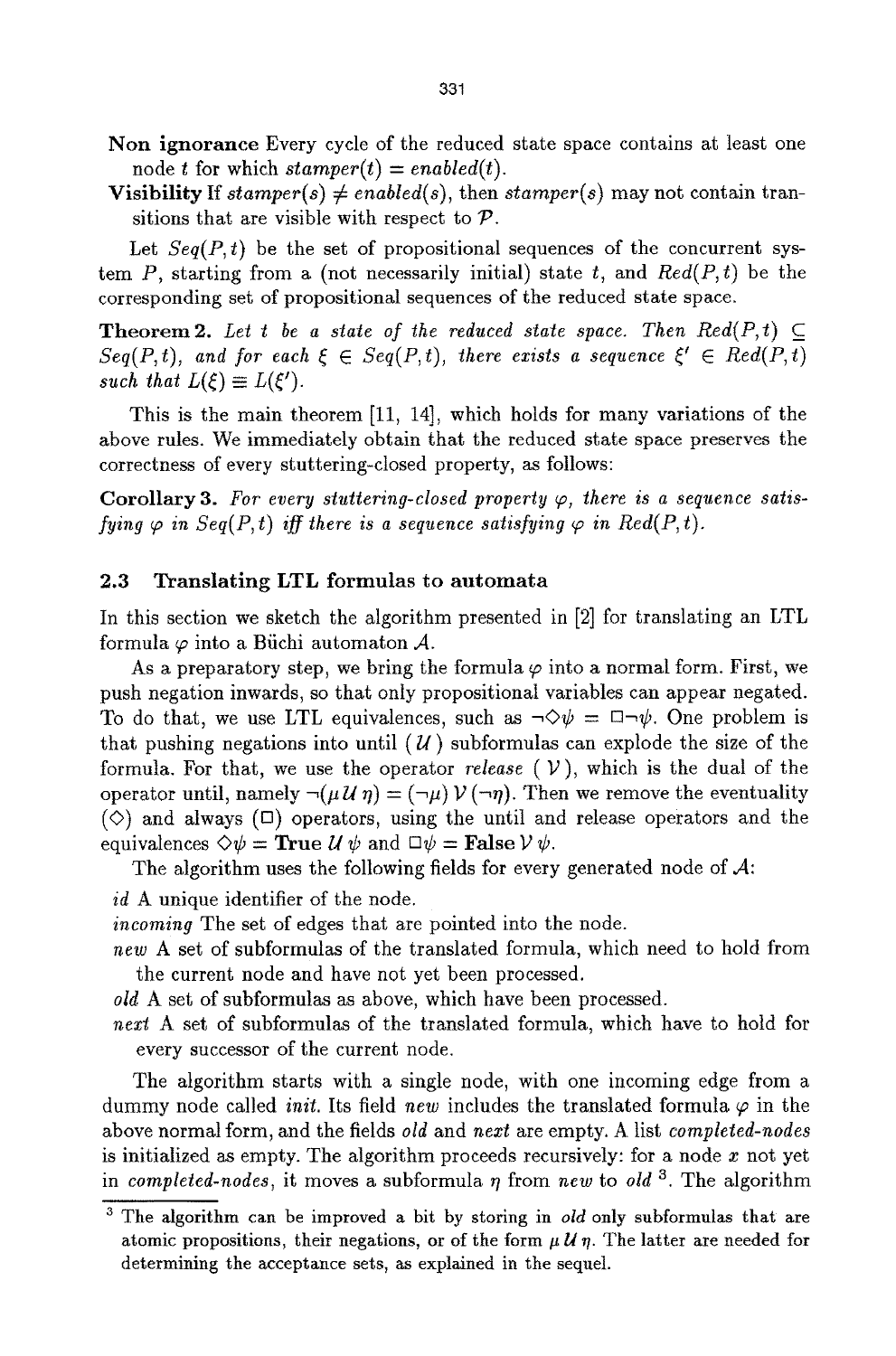then splits the node  $x$  into left and right copies while adding subformulas to the fields *new* and *next* according to the following table. The fields *old* and *incoming*  retain their previous values in both copies. The algorithm continues recursively with the split copies.

|                |                    |                     |             | Formula New left Next left New right Next right |
|----------------|--------------------|---------------------|-------------|-------------------------------------------------|
| $\mu$ U $\eta$ | $\mathcal{U}^*$    | $\{\mu U\eta\}$     | n           |                                                 |
| n              | $\{n$              | $\{u\mathcal{V}n\}$ | $\mu, \eta$ |                                                 |
| u i            | $\boldsymbol{\mu}$ |                     |             |                                                 |
|                |                    |                     |             |                                                 |

When there are no more subformulas in the field *new* of the current node  $x$ , x is compared against the nodes in the list *completed-nodes.* If there is a node y that agrees with x on the fields *old* and *next,* one adds to the field *incoming*  of y the incoming edges of x (hence, one may arrive to the node y from new directions). Otherwise, one adds  $x$  to that list and a new node is initiated with a new identifier in *id,* an incoming edge from x, and its *new* field the set of the subformulas in the *next* field of x.

When new nodes can no longer be generated, the set of initial nodes  $I$  is identified as those which have an incoming edge from the dummy node *init.* Also an *accepting set* for each subformula of the form  $\mu U \eta$  contains the nodes such that either their *old* field contains the subformula n, or does not contain  $\mu U$  n. The accepting condition is that of *generalized Biichi* [1], namely, an accepting computation has to traverse *for each accepting set* through at least one of its nodes infinitely often. Each node x is *labeled* by the propositions and negated propositions in its field *old.* 

In order to reason about the automaton construction, we use the following notation: let  $Next(x)$ ,  $Old(x)$  and  $New(x)$  be the subformulas that are in the fields *next, old* and *new,* at a specified given point. The conjunction of a set of formulas F will be denoted by  $\bigwedge F$ , and similarly  $\bigvee F$  denotes disjunction. If a node x is repeatedly split to obtain a node y, then x is an *ancestor of y.* 

Denote  $Form(x) = \bigwedge Old(x) \wedge \bigcup \bigwedge Next(x)$ , at the end of the construction. The above construction has several properties which we exploit for improving the partial order reduction. The following property [2] will be used in the sequel.

Theorem 4. Let x be a node of the constructed automaton A. Consider the automaton  $A_x$  which is otherwise like  $A$ , but has x as its (only) initial state. *Then*  $A_x$  *accepts exactly the sequences satisfying*  $Form(x)$ *. Furthermore, for the translated formula*  $\varphi$ *,*  $\varphi \leftrightarrow \bigvee_{x \in I} Form(x)$ *.* 

Let  $\text{eff}(x)$ , the *effective set* of  $x$ , be the propositions that appear in the formulas  $Old(x) \cup Next(x)$ . The following is obvious from the construction:

**Lemma 5 Monotonicity.** Let  $x \rightarrow y$  be an edge of A. Then  $\text{eff}(y) \subset \text{eff}(x)$ .

Lemma 6. Let x' be an ancestor node of x. If during the translation of a tem*poral formula into an automaton we have*  $\psi \in New(x')$ , then at the end of the *construction*  $Form(x) \rightarrow \psi$ *.*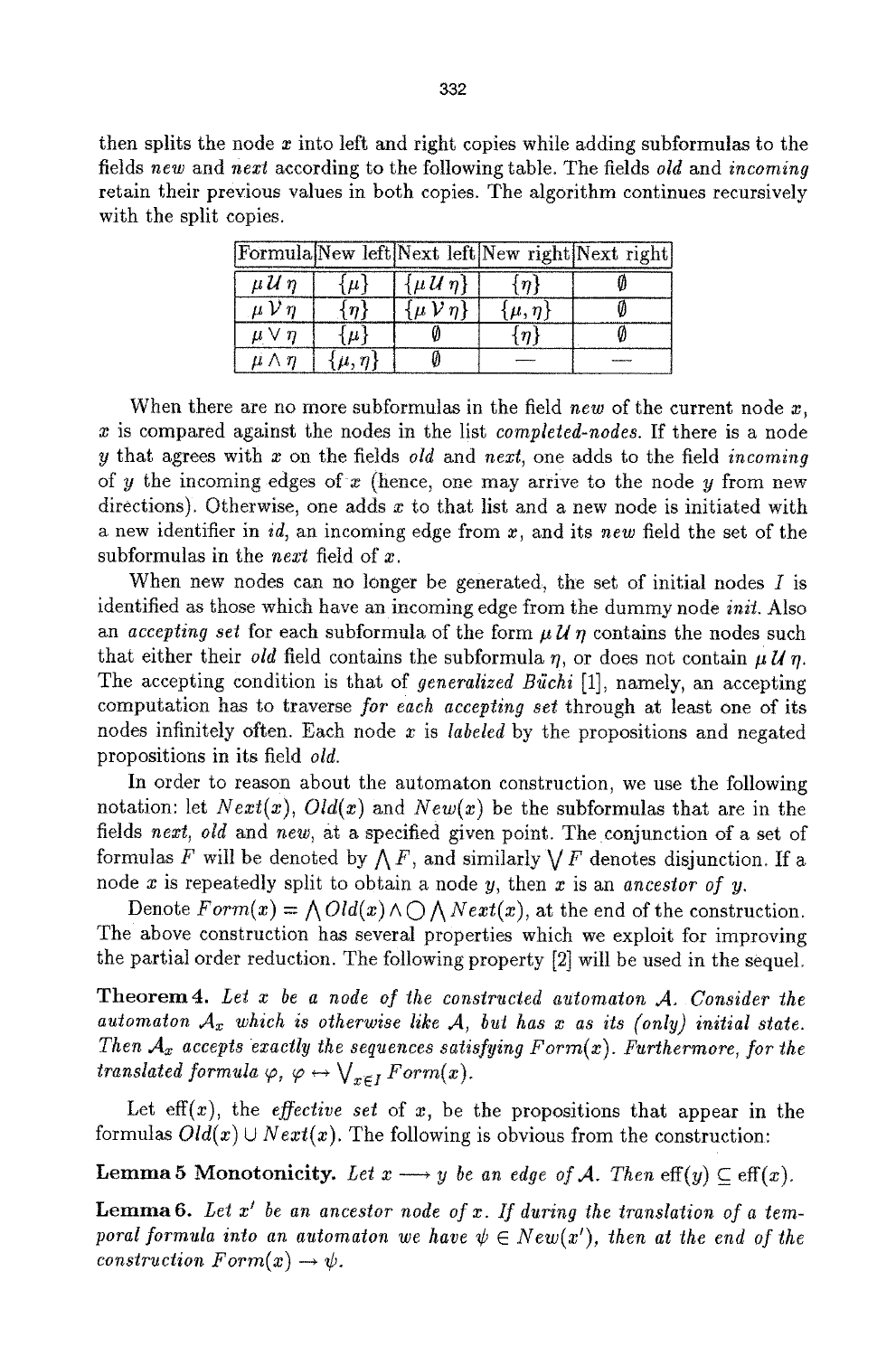**Proof.** We prove by induction on the number of splits that for an ancestor  $x'$  of y, we have  $(\bigwedge New(y) \land Form(y)) \rightarrow \bigwedge New(x')$ . We then use the fact that at the end of the construction, the field *new* is empty, i.e. True. The inductive step of the proof is by cases. For example, let  $\psi_1 \vee \psi_2$  be in  $New(y)$ , and y is split into  $y_1$  and  $y_2$  such that  $\psi_1 \in New(y_1)$  and  $\psi_2 \in New(y_2)$ . Then,  $\psi_1 \to \psi_1 \vee \psi_2$ . Hence,  $(\bigwedge New(y_1) \wedge Form(y_1)) \rightarrow (\bigwedge New(y) \wedge Form(y))$  and by the inductive hypothesis,  $(\bigwedge New(y_1) \land Form(y_1)) \rightarrow \bigwedge New(x')$ . The proof for node  $y_2$  is  $\Box$ 

## 3 An Improved Algorithm

In Section 2.3, the properties attached to the nodes of the constructed automaton are of the form  $\eta = \psi_1 \wedge \bigcirc \psi_2$ , with  $\psi_1$ ,  $\psi_2$  nexttime free. It is not necessarily the case that a property  $Form(x)$  attached to an automaton node x is next time free. For example, this is not the case when  $Old(x) = p$ , and  $Next(x) = p \mathcal{U} q$ . Then *Form(x)* allows the sequence  $(p, q)$ ,  $(p, q)$ ,  $(\neg p, \neg q)$ ,..., but does not allow the sequence  $(p, q)$ ,  $(\neg p, \neg q)$ ,..., which is stuttering equivalent to it.

This is not a problem for the classic on-the-fly stamper set method, because it works at the level of the property. However, to prove the correctness of the new method that will be presented below, it is necessary that each node behaves correctly with respect to the set of transitions that it considers visible. Motivated by this, we investigate closer both the partial order reduction and the automaton construction.

#### 3.1 More Insight About the Reduction

We start by defining a relation between infinite sequences that is stronger than stuttering equivalence.

**Definition 7.** Let  $\rho, \sigma \in \Sigma^{\omega}$  for some finite alphabet  $\Sigma$ , and let  $\alpha \in \Sigma$ . Denote  $\rho \measuredangle \sigma$  iff there are  $\gamma$  and  $\gamma'$  such that  $\rho = \alpha \gamma$ ,  $\sigma \in \alpha^+ \gamma'$ , and  $\gamma \equiv \gamma'$  (where  $\alpha^+ = {\alpha, \alpha\alpha, \ldots}.$ 

Note that for  $\alpha, \beta \in \Sigma$ ,  $\alpha \neq \beta$  and  $\gamma \in \Sigma^{\omega}$ , although  $\alpha \alpha \beta \gamma \equiv \alpha \beta \gamma$ , it does not hold that  $\alpha \alpha \beta \gamma \angle \alpha \beta \gamma$ . We can now strengthen the second half of Theorem 2:

**Theorem 8.** Let t be a state of the reduced state space. For each  $\xi \in Seq(P, t)$ , *there exists a sequence*  $\xi' \in Red(P, t)$  *such that*  $L(\xi) \perp L(\xi').$ 

**Proof.** Let s be the first state of  $\xi$ , and  $L(\xi) = \alpha \gamma$ . Consider first the case where  $stamper(s) = enabled(s)$ . Choose a transition  $\tau$  such that executing  $\tau$ from s results in s', which is the second state of  $\xi$ . Write  $\xi = ss'\xi$ . Then apply Theorem 2 from s', obtaining a sequence  $\tilde{\xi}'$  such that  $\gamma = L(s'\tilde{\xi}) \equiv L(s'\tilde{\xi}') = \gamma'$ . Then,  $\alpha\gamma \angle \alpha\gamma'$ , hence,  $L(\xi) \angle L(ss'\tilde{\xi}')$ .

In the second case, we have  $stamper(s) \subset enabled(s)$  and all the transitions in *stamper(s)* are invisible. Now, according to Theorem 2, there is a sequence  $\xi'$  such that  $L(\xi) \equiv L(\xi')$  constructed from s. Let  $\tau \in \mathit{stamper}(s)$  be the first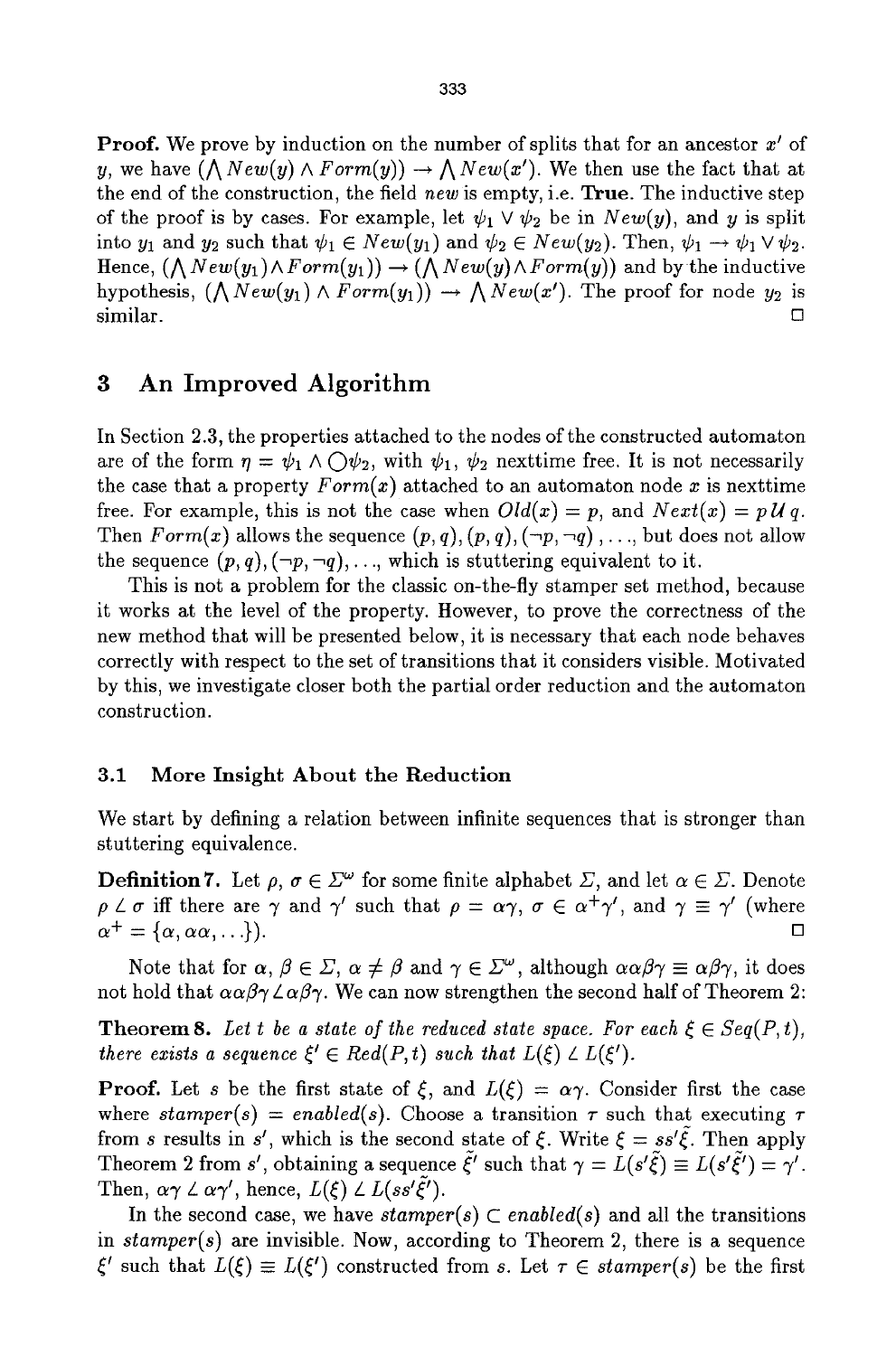transition taken to construct  $\xi'$ . Since  $\tau$  is invisible,  $L(\xi')$  is of the form  $\alpha\alpha\delta$ . Since  $L(\xi) \equiv L(\xi'), \alpha \gamma \equiv \alpha \alpha \delta$ . Now, if  $\gamma$  begins with  $\alpha$ , let  $\gamma' = \alpha \delta$ ; otherwise, let  $\gamma' = \delta^{(i)}$ , where i is the smallest value such that  $\delta^{(i)}$  does not begin with  $\alpha$ . In both cases, by Definition 7,  $\alpha \gamma = L(\xi) \angle L(\xi') = \alpha \alpha \delta$ .

**Lemma9.** Let x be a node of the automaton A, and  $\rho \perp \sigma$ . If  $\rho \models Form(x)$ , *then*  $\sigma \models Form(x)$ *.* 

**Proof.** Let  $\rho = \alpha \gamma$ , with  $\alpha \in \Sigma$ . Consider first the case where  $\sigma = \alpha \gamma'$ , with  $\gamma \equiv \gamma'$ . Then, since both  $\Lambda Old(x)$  and  $\Lambda Next(x)$  are nexttime-free, hence closed under stuttering, we have that  $\alpha \gamma \models Form(x)$  iff  $\alpha \gamma' \models Form(x)$ .

Consider now the case where  $\sigma \in \alpha \alpha^+ \gamma'$ , with  $\gamma \equiv \gamma'$ . Since any sequence in  $\alpha^+\gamma'$  is stuttering equivalent to  $\alpha\gamma'$ , we can use the above argument to show that  $\sigma \models Form(x)$  iff  $\alpha \alpha \gamma' \models Form(x)$ . Thus, we obtain the claim if we prove  $\alpha \alpha \gamma' \models Form(x)$  assuming that  $\alpha \gamma \models Form(x)$ .

Since  $\bigwedge Old(x)$  is nexttime-free, we have that  $\alpha\gamma \models Form(x)$  implies that  $\alpha \gamma$   $\models \bigwedge Old(x)$ , which in turn implies  $\alpha \alpha \gamma' \models \bigwedge Old(x)$ . Any conjunct in *A Next(x)* can be only of the form  $\mu U \eta$  or  $\mu V \eta$ . We handle only the latter; the former is similar with  $\eta$  replaced by  $\mu$  except in  $\mu U \eta$ . When the nexttimefree  $\mu V \eta$  was added to  $Next(x')$ , for some ancestor x' of x,  $\eta$  was added to *New(x').* By Lemma 6,  $Form(x) \rightarrow \eta$ . Thus,  $\alpha \gamma \models \eta$ . Since  $\eta$  is nexttime-free, also  $\alpha\gamma' \models \eta$ . Since  $\gamma \models \mu \nu \eta$  and  $\mu \nu \eta$  is nexttime-free,  $\gamma' \models \mu \nu \eta$ . Combining these, we have that  $\alpha\gamma' \models \mu \,\nu \eta$ , and by the nexttime-freeness of  $\mu \,\nu \eta$ , further that  $\alpha \alpha \gamma' \models \mu \mathcal{V} \eta$ .

Consider the on-the-fly version of the stamper set algorithm. Each state of the state space is of the form  $\langle s, x \rangle$ , where s is a state of P and x is a state of A. Moreover, *L(s)* must agree with all propositions and negated propositions in the set  $Old(x)$ . Transition from  $\langle s_1, x_1 \rangle$  to  $\langle s_2, x_2 \rangle$  is only allowed when  $s_2$  is the successor of  $s_1$  under some atomic transition of T,  $x_2$  is a successor of  $x_1$  under the construction of A, and  $L(s_2)$  agrees with  $Old(x_2)$ . Acceptance of a combined state  $\langle s, x \rangle$  equals the acceptance of the component x in A. Initial states are of the form  $\langle \iota, x \rangle$ , where  $x \in I$  and  $L(\iota)$  agrees with  $Old(x)$ . The automaton A is the translation of the *negation* of the checked property  $\varphi$ . A counterexample for  $\varphi$  is obtained by finding a strongly connected component with at least one state for each accepting set of  $A<sup>4</sup>$ .

When talking about the on-the-fly algorithm, we will use  $stamper(s, x)$  to denote the stamper set used at the joint state with program component s and property component x. Similarly, we denote by *Seq(P, t, x)* and *Red(P, t, x)* the set of combined sequences (of system and automaton states) in the combined full and reduced state space, respectively, starting from the node  $(t, x)$ . Such a sequence is accepting iff it passes through each accepting set infinitely often.

We obtain the following on-the-fly version of Theorem 8. The proof is similar to the one in [11], and uses Lemma 9.

<sup>4</sup> This can alternatively be conducted by a multiple depth-first search, with a 'separate' state space for each accepting set, implemented by adding one bit per accepting set [1].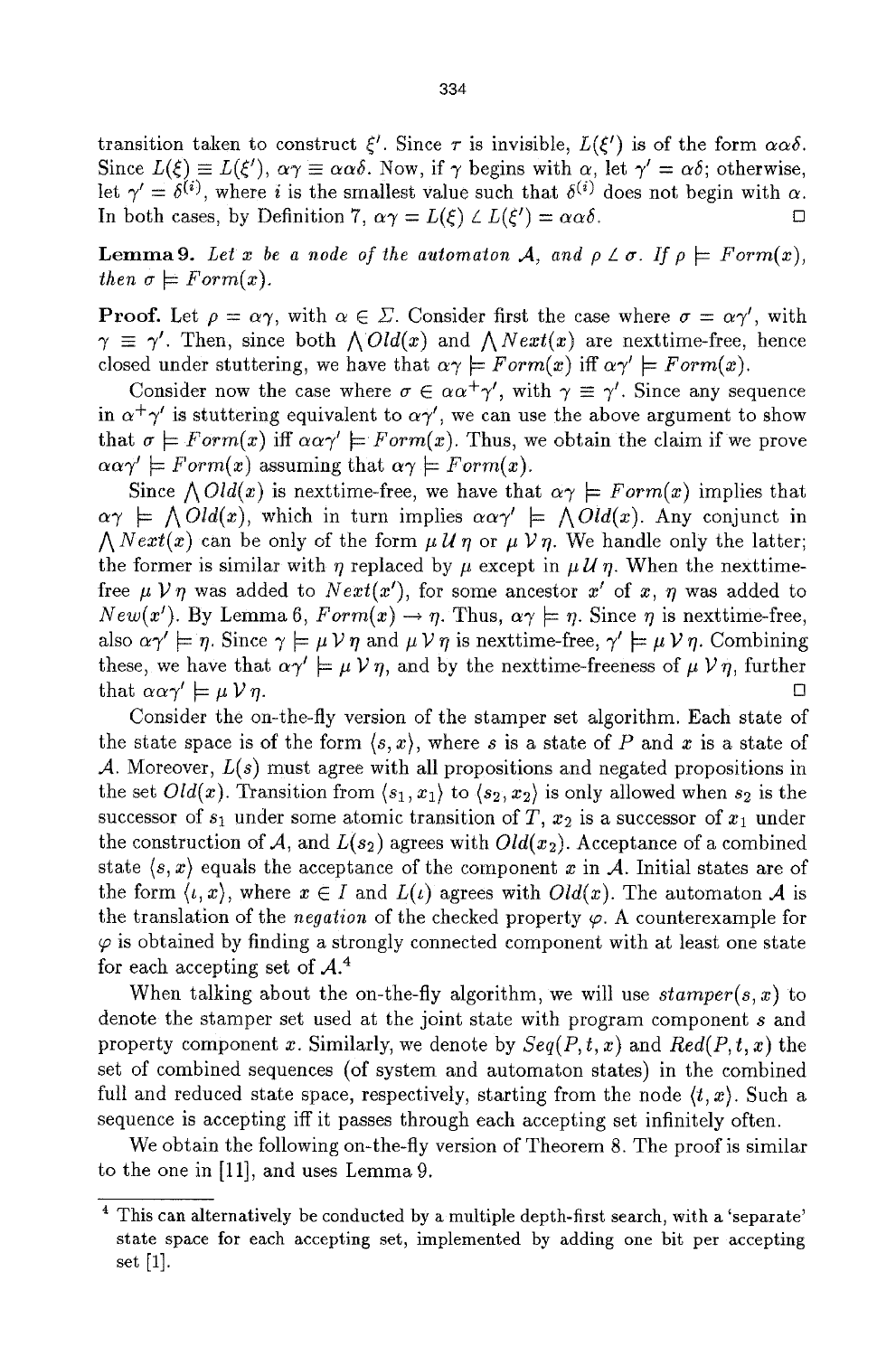**Theorem 10.** Let  $\langle t, x \rangle$  be a combined state of the on-the-fly reduced state space. *For each accepting sequence*  $\xi$  *in Seq(P,t,x) such that*  $L(\xi) \models Form(x)$ , there *exists an accepting sequence*  $\xi'$  in  $Red(P, t, x)$  such that  $L(\xi) \angle L(\xi')$  (and hence  $L(\xi') \models Form(x)$ .

#### 3.2 An Improved Algorithm

We can now describe the improved algorithm. The only change is to relax the visibility condition. It allows reducing the set of visible transitions, according to the property component  $x$ . As the search progresses, the effective propositions in *Form(x)* may diminish (see Lemma 5), hence less transitions remain visible.

**Relative visibility** If  $stamper(s, x) \neq enabled(s)$ , then  $stamper(s, x)$  may not contain transitions that are visible w.r.t. the set of propositions  $\text{eff}(x)$ .

Thus, in the improved algorithm, we start with a set of propositions  $P$ , but with each state  $(s, x)$  in the reduced state space, the set of effective visible transitions is calculated with respect to  $\text{eff}(x)$ . In Section 4 we show how this can affect the reduction. To prove the improved algorithm correct, we first give two easily provable Lemmas:

Lemma 11. *The improved algorithm finds only correct counterexamples.* 

Lemma12. Let  $\langle s_1,x_1\rangle,~\langle s_2,x_2\rangle$  be two nodes in the same strongly connected *component in the combined reduced state space. Then,*  $\mathrm{eff}(x_1) = \mathrm{eff}(x_2)$ .

The following theorem is stated with respect to the improved reduction, hence the set of joint sequences from  $\langle t, x \rangle$  will be denoted by  $Imp\_Red(P, t, x)$ .

**Theorem 13.** Let  $\langle t, x \rangle$  be a combined state of the improved on-the-fly reduced *state space. For each accepting sequence*  $\xi$  *in Seq(P,t, x) such that*  $L(\xi)$   $\models$ *Form(x), there exists an accepting sequence*  $\xi'$  *in Imp<sub>-Red</sub>(P,t, x) such that*  $L(\xi) \perp L(\xi')$  (and hence  $L(\xi') \models Form(x)$ ).

Sketch of proof. By induction on the order of finishing strongly connected components. For the induction basis, consider the last finished strongly connected component. From Lemma 12, there is only one effective set of propositions labeling all the states in that component. Thus, for this component, one can simply use Theorem 10, with visible operations calculated w.r.t, that effective set.

For the inductive step, consider the current component, with edges of the form  $\langle s_1, x_1 \rangle \longrightarrow \langle s_2, x_2 \rangle$ , where  $\langle s_1, x_1 \rangle$  is in the current strongly connected component, and  $\langle s_2, x_2 \rangle$  is outside it. By the inductive hypothesis, the theorem already holds for the node  $\langle s_2, x_2 \rangle$ . The search of the current component uses visible operations relative to the single effective set of propositions for all of its nodes. It is modified to treat already completed searches from nodes outside the current component, such as  $\langle s_2, x_2 \rangle$ , as oracles about the existence of a desired sequence. Notice that the search from  $\langle s_2, x_2 \rangle$  is already completed, and has a disjoint set of states from the current component.  $\Box$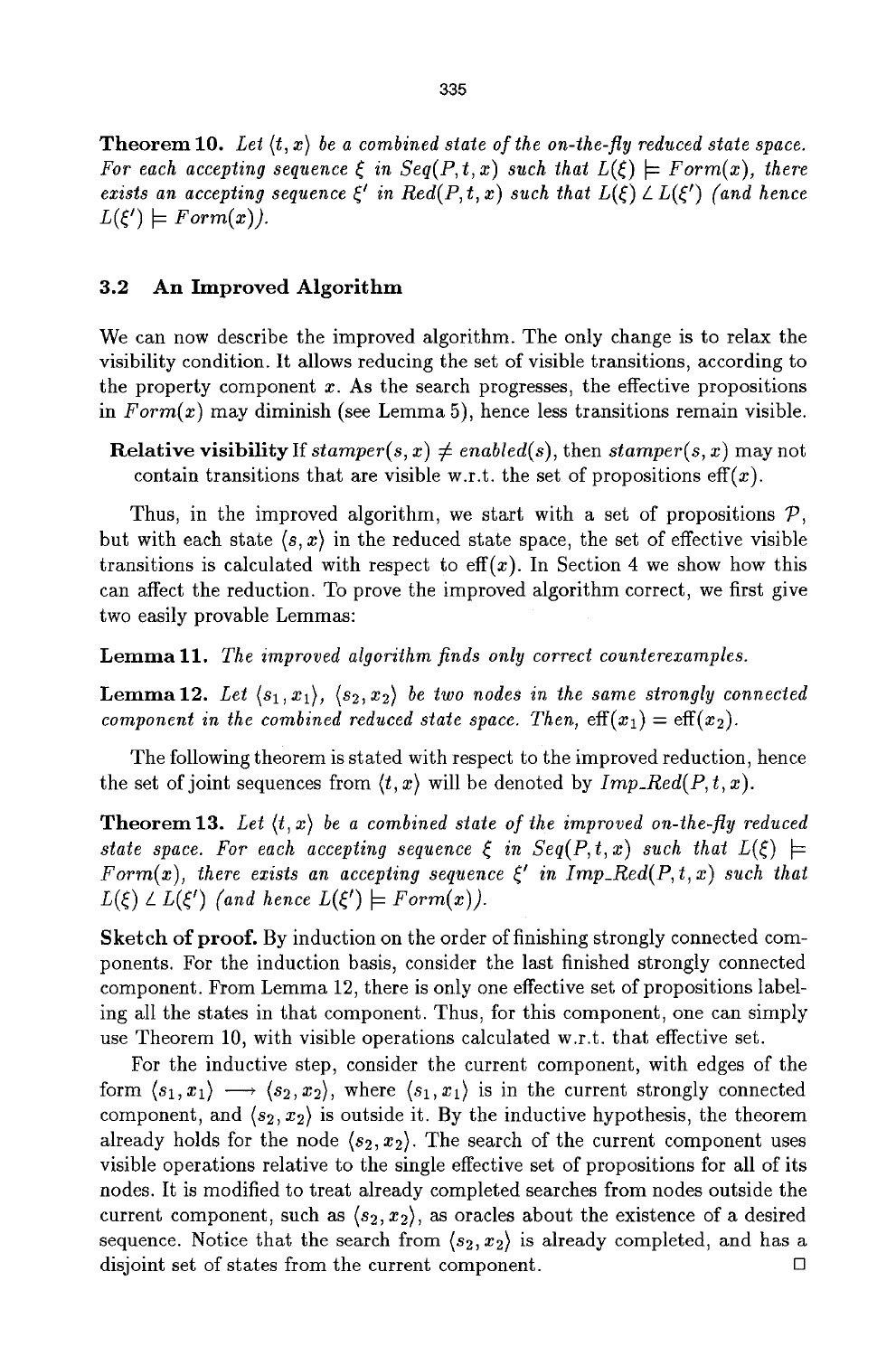#### 4 Case Study

The purpose of this case study is twofold: to demonstrate that relaxing visibility can yield significant savings, and to give an intuitive idea as to how and when that may be obtained. To achieve the latter goal, we chose a relatively simple example with only the necessary features for illustrating our point. Of course, its results do not generalize to all systems. A problem was that we have not yet implemented our new method and had to do the experiments by playing trickery with an existing tool. We used ltspar, a process-algebra-oriented stamper set tool developed by the first author [8]. It computes parallel compositions of synchronously communicating transition systems, and can also use the "transparent" (i.e., not on-the-fly) LTL-preserving stamper set method of Theorems 2 and 8 for computing a reduced parallel composition.

#### 4.1 The Example System

The example concerns the termination of a token-ring system. The system consists of n stations, each of which is capable of sending signals out<sub>i</sub> to the outside world and receivings commands  $\text{halt}_i$  for stopping the system. A token circulates in the system, and only the station possessing it can send out-signals. The outside world can at any instant of time stop the system by sending some halts. The ith station then moves to a halted state and will not pass the token on any more. This will cause the token eventually to stop and the system to terminate.

Each of the stations is modeled by the automaton  $STATION<sub>i</sub>$  in Figure 1. In the figure,  $tkn_i$  and  $tkn_{i+1}$  denote the reception of the token from the previous station, and its delivery to the next station (for the nth one,  $tkn_{i+1}$  is replaced by  $tkn_1$ ). The environment may halt the station at any time by executing halt. The label out<sub>i</sub> denotes sending an out-signal to the environment. The edge labeled by  $\tau$  corresponds to the possibility of the station deciding not to send an out-signal, although it has received the token. The station 1 initially has the token, so its initial state is 2 while the initial state of all other stations is 1.

The system is modeled by composing  $n$  instances of the station graph in parallel. We assume that communication between the stations is synchronous, so the  $\text{tkn}_i$ -transitions are executed simultaneously by stations i and  $i-1$ .

#### 4.2 Encoding the Property

Informally, the property that we want to verify of the system is that it stops "soon" after it has been told to stop. More formally, we will verify that for each station  $i$ , after *any* station has received a halt-signal, the station  $i$  will send at most one out<sub>i</sub>. We did the experiments in the case where  $i = 1$ . Except the initial position of the token, the other cases are symmetric.

The following LTL formula encodes the above property. In the formula,  $\mathbf{halt}_i$ and  $out_1$  denote the atomic propositions "during its most recent transition, the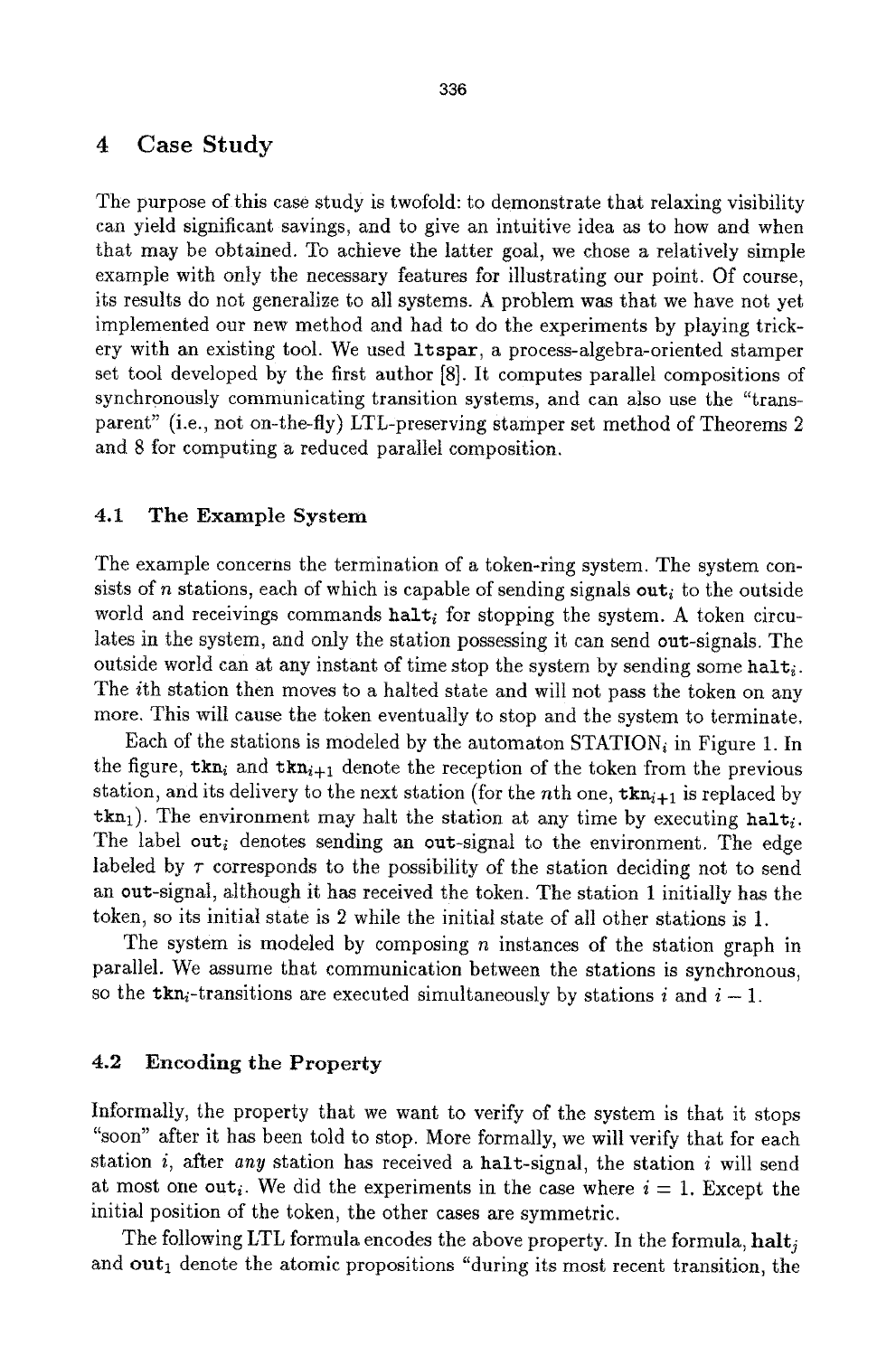

Fig. 1. The *i*th station process, and the tester process for *n* stations.

system did read / send the signal halt; /  $out_1$ ".

$$
\Box \left( \left( \bigvee_{j=1}^n \mathbf{halt}_j \right) \rightarrow \Box \left( \neg \mathbf{out}_1 \vee (\mathbf{out}_1 \mathcal{U} \boxdot \neg \mathbf{out}_1) \right) \right)
$$

Unfortunately, ltspar does not contain support for Biichi automata. Therefore, we used the technique of *tester* processes [15]. We wrote a 4-state tester process, presented on the right in Figure 1, that mimics the negation of the above formula. From the point of view of partial order reductions, testers behave like ordinary processes. Their acceptance condition is different from Bfichi automata, but this affects only the "reading" of the result from the reduced state space, not the partial order reduction. Relaxation of visibility affects testers the same way as Büchi automata.<sup>5</sup> Consequently, it was possible to do a first test of our improved on-the-fly algorithm with testers.

To test the performance of the old on-the-fly stamper set method it was sufficient just to add the tester process, declare all actions invisible, and switch the stamper set method on. To test the new method, a small source-level modification was made to ltspar, effectively cutting off the dependencies introduced by the tester when the tester is in any other state than the initial state.

#### **4.3 Results**

The measurements are shown in Table 1. The sizes of the ordinary state spaces obtained in the absence and presence of the tester process are shown in the columns labeled "full, no tester" and "full with tester". The latter sizes are what the ordinary on-the-fly method (i.e., without stamper set reduction) would yield. The number of states of the "full, no tester" case can be computed theoretically

 $\frac{5 \text{ Actually, with testers the correctness of the relaxation is simpler to prove, because}$ **testers** talk about the property in terms of transitions instead of propositional variables, and the problem with the nexttime operators needed in the construction of **the** Biichi automaton does not arise.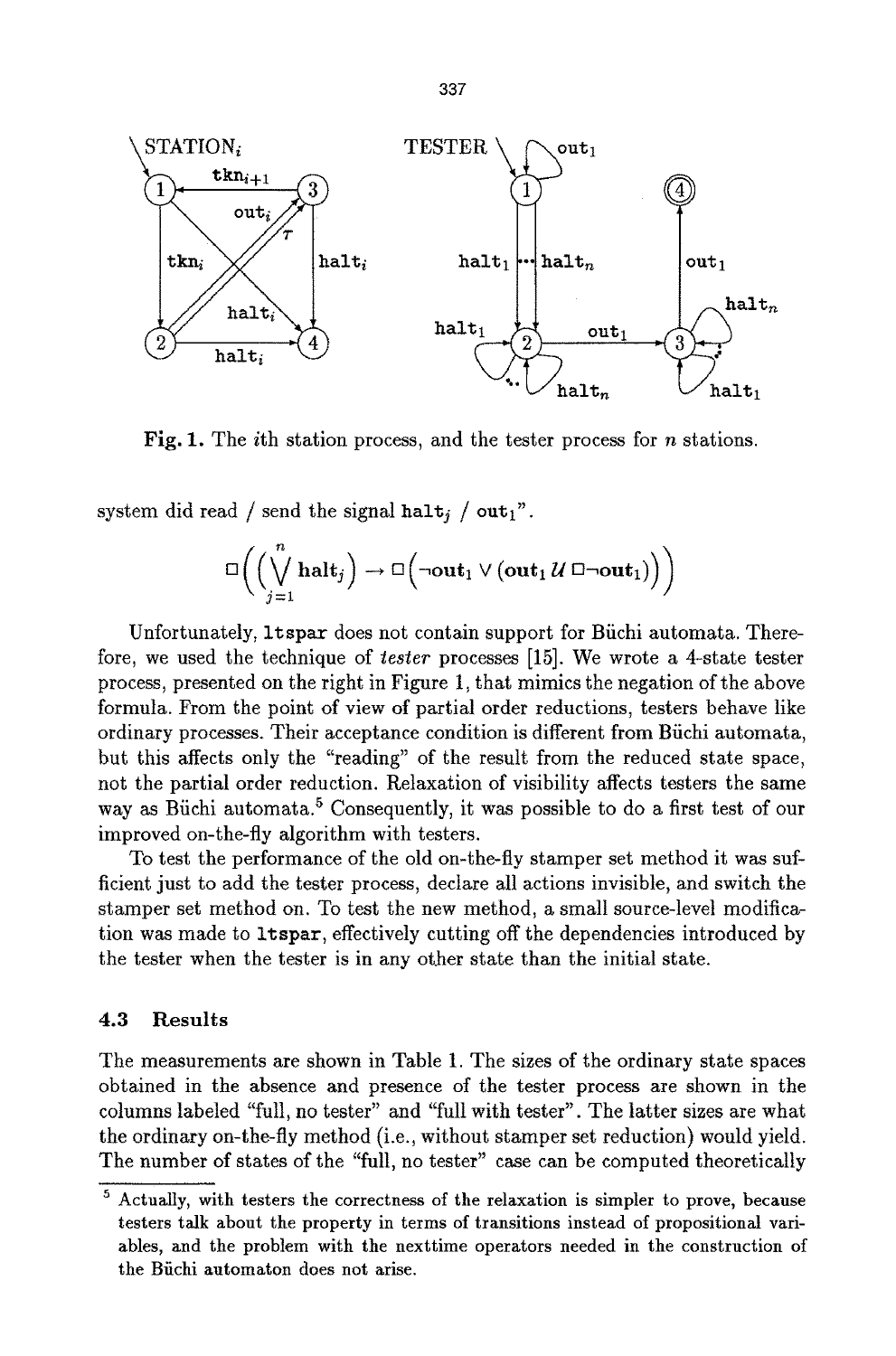|                |                 |       |     |                             |            | reduced, no full with tester                                     |      |                      |
|----------------|-----------------|-------|-----|-----------------------------|------------|------------------------------------------------------------------|------|----------------------|
|                |                 |       |     |                             |            | full, no tester tester or vis. $\vert$ = old stamper new stamper |      |                      |
|                | nstates         |       |     | trans. states trans. states |            |                                                                  |      | trans. states trans. |
| $\overline{2}$ | 11              | 24    | 9   | 16                          | 13         | 25                                                               | 13   | 25                   |
| $\bf{3}$       | 31              | 87    | 17  | 281                         | 42         | 106                                                              | 36   | 77                   |
| 4              | 79              | 2681  | 28  | 43                          | 117        | 367                                                              | 79   | 165                  |
| $\bf{5}$       | 191             | 755   | 42  | 61                          | 300        | 1120                                                             | 151  | 298                  |
| 6              | 447             | 2010  | 59  | 821                         | 731        | 3151                                                             | 260  | 484                  |
| $\overline{7}$ | 1023            | 5145  | 79  | 106                         | 1722       | 8388                                                             | 414  | 731                  |
| 8              | 2303            | 12792 | 102 | 1331                        | 3961       | 21463                                                            | 621  | 1047                 |
| 9              | 5119            | 31095 | 128 | 163                         | 8958       | 53320                                                            | 889  | 1440                 |
|                | 10 11 263       | 74230 | 157 |                             | 196119959  | 129463                                                           | 1226 | 1918                 |
|                | 11 24575 174581 |       | 189 |                             | 232 440 22 | 308644                                                           | 1640 | 2489                 |

Table 1. Measurements

relatively easily, yielding  $(n + 1)2^n - 1$ . The "full with tester" state space sizes are more difficult to compute exactly, but they must be somewhat bigger than without the tester, because the tester adds some information of the past behavior to the state and does not restrict the behavior of the system.

The column "old stamper" was obtained in the presence of the tester using the classic on-the~fly stamper set method. The results turned out to be the same as in the column "full with tester", so these two columns were combined into one. This implies that the classic on-the-fly stamper set method gives no reduction in this example. This can be given a theoretical explanation: any station  $i$  that is ready to do something is also ready to do a halt-t-transition, and all halttransitions depend on each other as they are all transitions that the tester is ready to make next, so all stamper sets contain all enabled transitions.

To see whether the absence of reduction was due to dependencies within the system, visibility, or both, we constructed also the stamper set state spaces with all transitions invisible and without the tester (remember that the presence of the tester corresponds to making the out<sub>1</sub> and halt<sub>i</sub>-transitions visible). The results are shown in the column "reduced, no tester or vis." According to a theoretical analysis, the number of states is  $\Theta(n^2)$ . Indeed, the measured figures obey the formula  $\frac{1}{2}(3n^2 + n + 4)$ . The reduction is very good, so the failure of the classic on-the-fly stamper set method is apparently due to the dependencies caused by visibility.

Finally, the column "new stamper" shows the sizes with the new method. Although not as good as in the column "reduced, no tester or vis.", they are still far better than in "old stamper", demonstrating clearly the value of the new method. A theoretical analysis yields  $\Theta(n^3)$  states. The measurements match  $\frac{1}{6}(8n^3 - 9n^2 + 25n + 6)$  except for  $n = 2$ .

The results demonstrate that transition dependency caused by the property (i.e., visibility) can significantly hamper the verification of systems, but relaxation of visibility may substantially alleviate this problem.

338